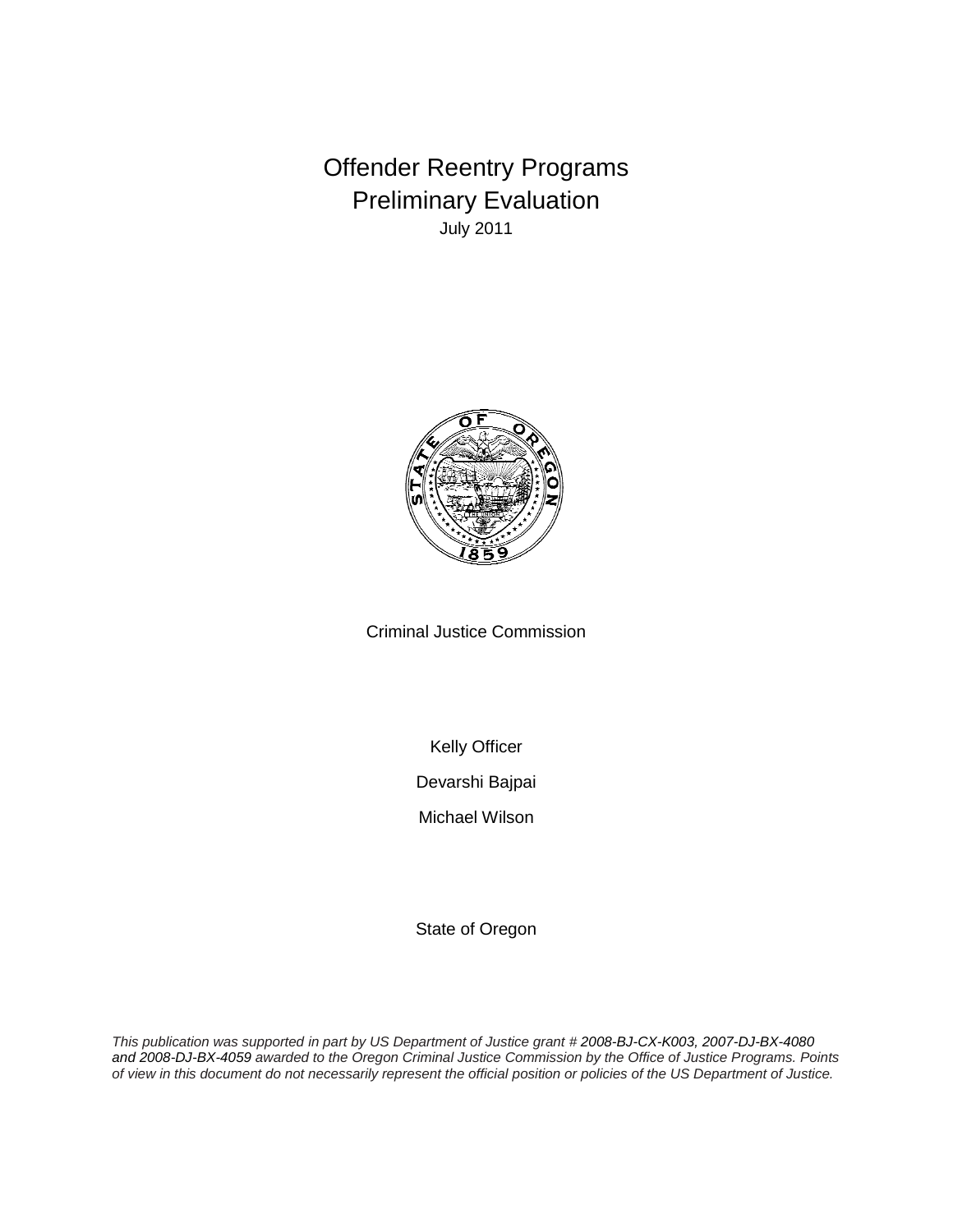### **Summary**

Offender Reentry Programs in Oregon are funded through the Edward Byrne Memorial Justice Assistance Grant (JAG) Program to increase community-based services and resources to offenders transitioning from Oregon Department of Corrections (DOC) substance abuse and cooccurring residential treatment programs. The program was originally funded in four counties in Oregon over a two year period from April 1, 2009 to March 30, 2011. This preliminary evaluation of the Offender Reentry Programs includes program participants who were released from prison between May 2009 and September 2010. A comparable control group was composed of offenders who successfully completed substance abuse treatment while incarcerated at a DOC institution and were released to a program county before the Offender Reentry Program was implemented.

Both arrest and charge outcomes were analyzed for this preliminary evaluation. The time from release for each offender is between four and 22 months, with an average of about 14 months. The analysis shows that offenders who participated in the Offender Reentry Program had a 33% drop in recidivism as measured by re-arrest compared to offenders who did not participate in the program. Participants in the program also show a 27% drop in recidivism as measured by overall charges and a 33% drop in recidivism as measured by felony charges. This preliminary evaluation shows that the Offender Reentry Program is effective at reducing recidivism and a follow-up evaluation with a longer time to recidivate and a larger sample size is planned.

### **Program Description**

Currently the Department of Corrections (DOC) provides drug treatment to inmates that are assessed to have a high need for these services. DOC provides residential substance abuse or co-occurring disorder treatment programs during incarceration at a DOC institution. Participants in drug treatment programs are adult offenders with a moderate or high risk to recidivate, among other requirements. The Offender Reentry Programs were funded with the intent to continue these services once offenders are released to the community. The program enhances the community-based response to barriers to successful reentry of adult offenders. Emphasis is placed on assessment of the community treatment needs of these offenders and initiation of treatment prior to institution release (reach-in), coordination of community supervision and treatment, and linkage with ancillary services that increase self-sufficiency. Ancillary services may include those related to mental health, employment counseling/career development, and employment, housing, and GED attainment. The main goals of the Offender Reentry Program are to increase public safety and to reduce recidivism.

There are four counties with Offender Reentry Programs: Multnomah, Jackson, Washington, and Josephine. The programs started in May 2009 and continue through the present. For the purposes of this evaluation, offenders that were released between May 2009 and September 2010 were included, providing a total sample size of 358. The majority are in Multnomah County with 224 participants, 55 in Jackson County, 47 in Washington County, and 32 in Josephine County. This includes offenders who completed the program, absconded, or were terminated for another reason from the program. The table below shows summary statistics of the program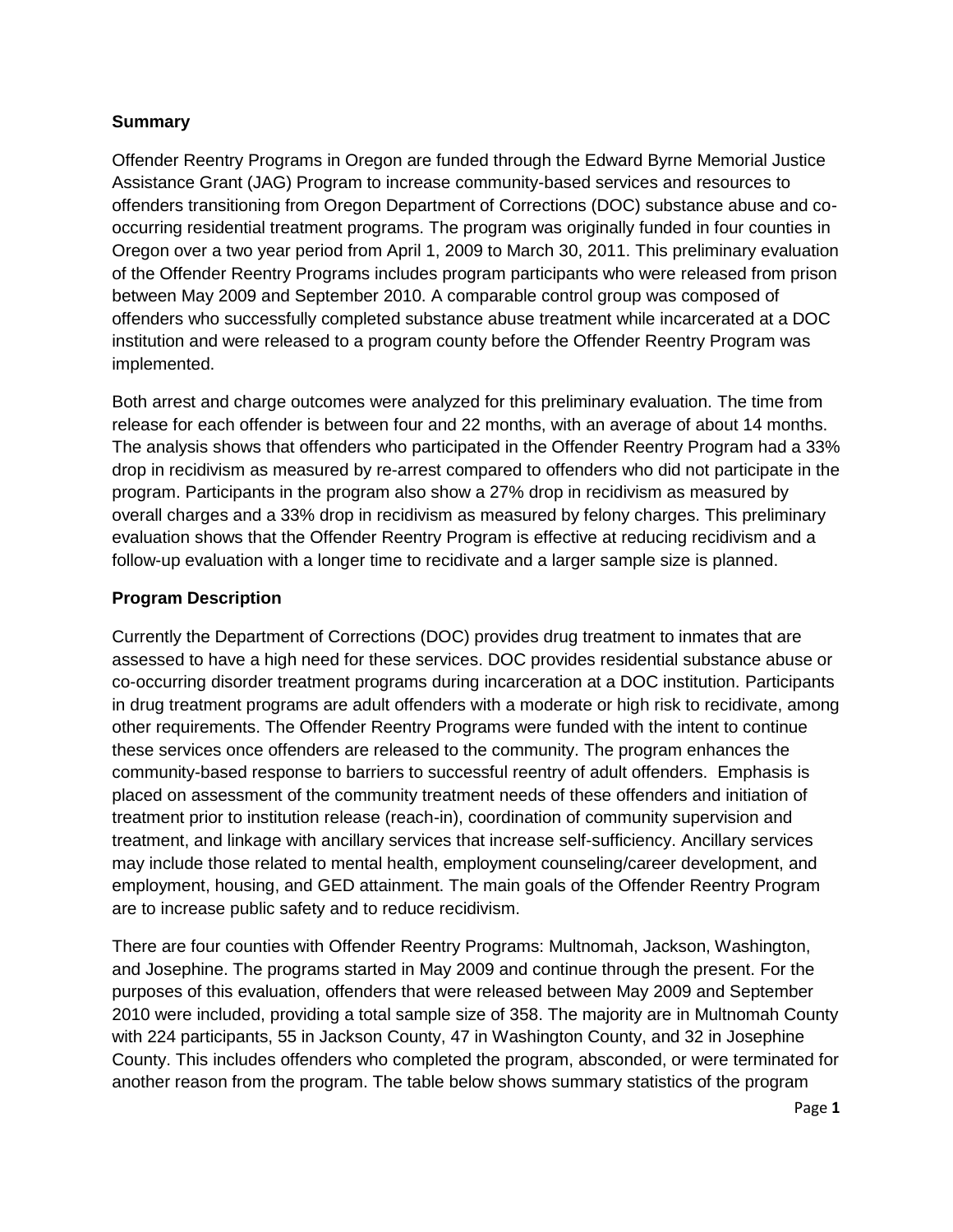participants including gender, age and ethnicity. The majority of the participants are male and white, and the average age is 37. Most of the participants were incarcerated for a property crime, while the remaining are about evenly split for person and statutory crimes. The most common crimes committed by participants were identity theft, followed by burglary in the first degree, theft in the first degree, felony DUII, and burglary in the second degree.

|                        | <b>Re-entry Program</b><br>Participants<br>$(n=358)$ |
|------------------------|------------------------------------------------------|
| % Male                 | 80.7%                                                |
| % White                | 83.0%                                                |
| % Black                | 12.6%                                                |
| % Hispanic             | 2.5%                                                 |
| Average Age            | 37.0                                                 |
| Person Crime           | 24.8%                                                |
| <b>Property Crime</b>  | 51.9%                                                |
| <b>Statutory Crime</b> | 23.4%                                                |

# **Data**

DOC provided data for offenders who participated in drug treatment programs while incarcerated and who were released from January 2007 and September 2010. The data provided demographic and custody specific variables, as well the offenders' Automated Criminal Risk Score (ACRS score) and Texas Christian University Drug Screen (TCU) score. Another risk score available is the Public Safety Checklist (PSC) score for felony reconviction. This score shows the probability an offender will be reconvicted of a felony within three years of release from prison. There were several aspects to consider and decisions made about the data available; see the appendix for details. The Law Enforcement Data Systems (LEDS) database maintained by Oregon State Police was used for the arrest outcome. Arrests in which an offender is finger-printed are entered into LEDS by law enforcement agencies statewide. The Oregon Judicial Information Network (OJIN) database was used for the charge outcome. OJIN contains felony and misdemeanor charges for criminal cases in all counties in Oregon.

# **Control group**

Finding a comparable control group for this population is difficult. The treatment group is comprised of all offenders released to the program counties between May 2009 and September 2010. A control group was comprised of offenders released to the program counties prior to the start of the program. These offenders were released to the program counties between January 2007 and September 2010 and received residential or day drug treatment while incarcerated. The strength with this approach is that the control group is comprised of offenders from the same county. Differences across counties in criminal justice systems and outcomes can be substantial and this approach limits these differences. The weakness with this approach is the difficulty in accounting for changes within the program counties' criminal justice systems during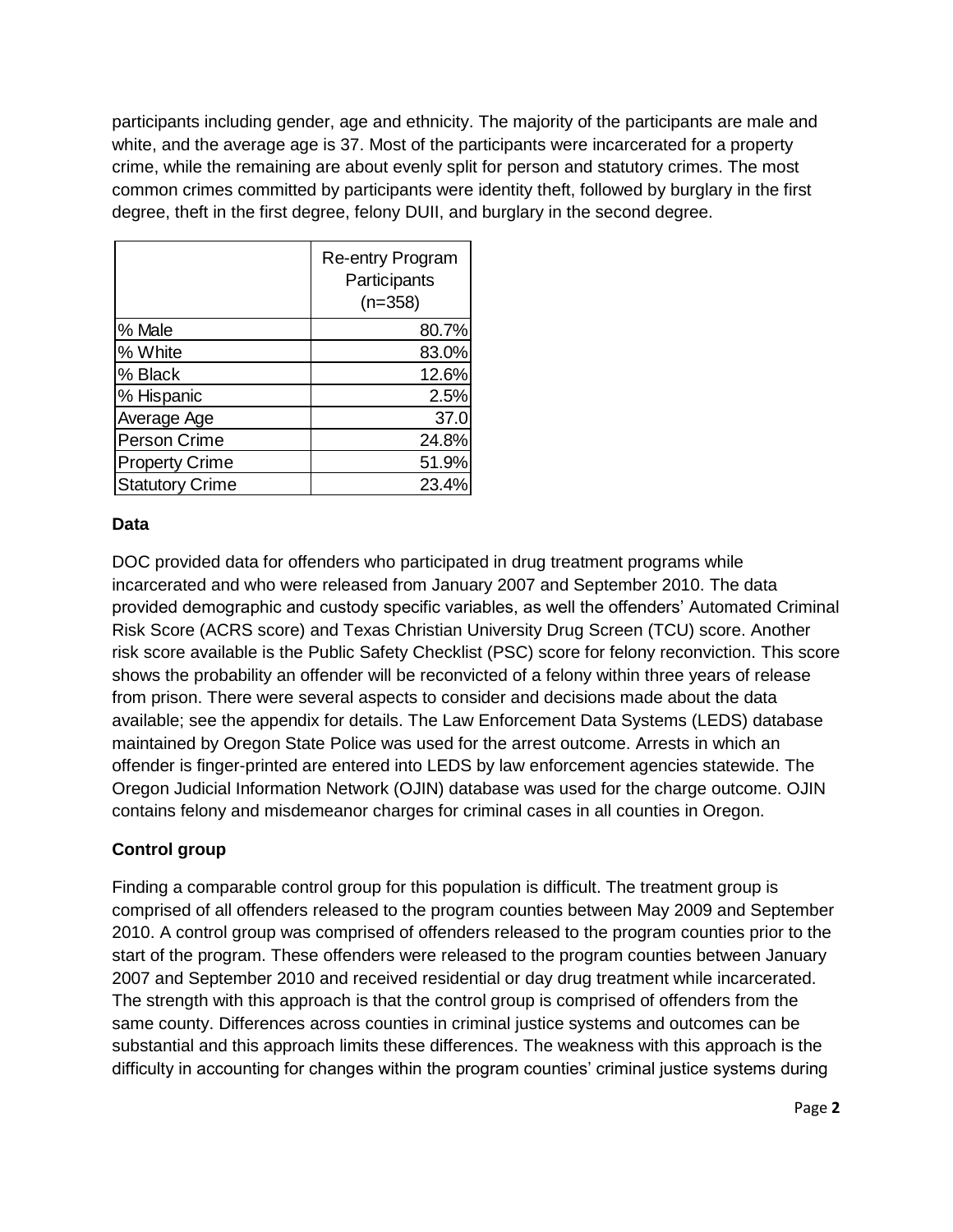the study time period that would affect recidivism. We attempted to capture the effect on outcomes of changes in the criminal justice system in a couple of ways; see the Uncontrolled Factor Differences Section in the appendix.

From here the treatment group participants were matched to participants in the control group by county, TCU score, and PSC risk score; see appendix for details. The table below shows the comparison between the treatment and control groups. The TCU score and risk scores are not significantly different, which would be expected since they were included in the matching requirements. The percentage male, percentage white, and percentage black are also not significantly different between the groups. The average age is significantly different, with the treatment group slightly older by an average of about two years.

|                   | <b>Control Group</b><br>$(n=324)$ | <b>Treatment Group</b><br>$(n=324)$ | p-value |
|-------------------|-----------------------------------|-------------------------------------|---------|
| % Male            | 83%                               | 80%                                 | 0.3643  |
| % White           | 81%                               | 83%                                 | 0.4747  |
| % Black           | 14%                               | 12%                                 | 0.5607  |
| Average Age       | 34.8                              | 36.9                                | 0.0046  |
| Average TCU       | 5.3                               | 5.5                                 | 0.3146  |
| <b>Risk Score</b> | 30%                               | 29%                                 | 0.9318  |

With the matched treatment and control groups, the arrest and charge outcomes can be analyzed. The latest end date used for outcome measurement was March 30, 2011. The length of time to recidivate was determined for each pair as the shortest amount of time between the two from release date to March 30, 2011. Each pair has the same amount of time in which to recidivate, although that window is at different times depending on when the offender is released.

# **Time to Recidivate Limitations**

There are a few limitations to consider in this preliminary evaluation of the reentry program. The follow-up time of offenders to account for recidivism is relatively short, between six months and 22 months, depending on the release date from incarceration. A more typical follow-up period would be 36 months for all participants. Once released, offenders participate in the reentry program anywhere from 1-12 months, with an average of about four months, so the follow-up period includes the time period when the offender is actively participating in the program. Recidivism patterns can vary from in-program time periods to post-program time periods. A follow-up evaluation showing 36 months post-program recidivism rates is planned.

# **Arrest Outcome**

Page **3** This section looks at an arrest in LEDS as an outcome during the time period following release from prison. The treatment group includes all program participants; those that completed the program, absconded, or were terminated for another reason. The control group is comprised of pair-wise matches to the treatment group; see the control group section above. The length of time to recidivate is unique to each pair. Arrest outcomes for all arrests, person arrests, property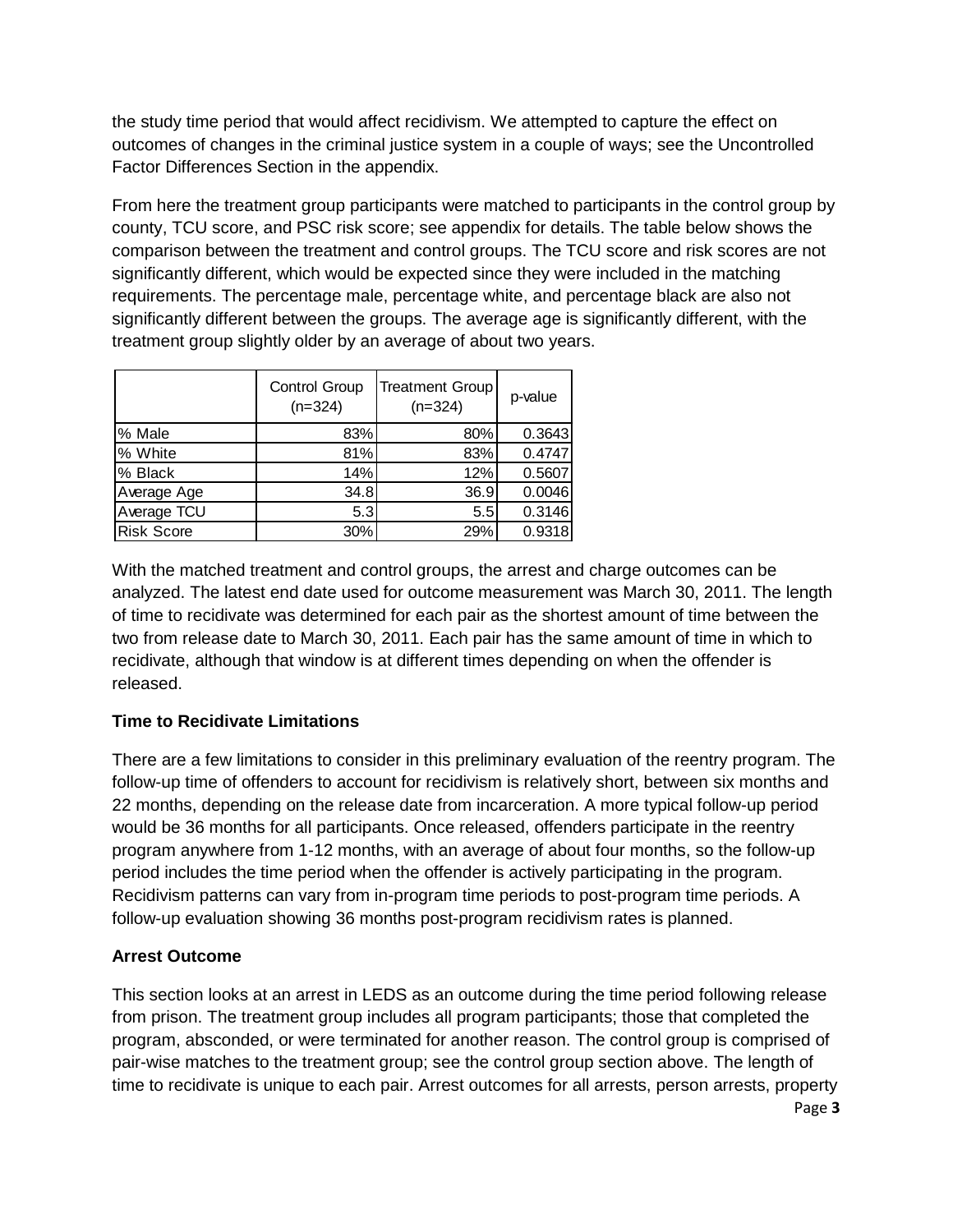arrests, and statutory arrests are shown in the table below. The table shows multivariateadjusted arrest rates specifically using logistic regression modeling; see appendix for details.

| Arrest Outcome          | Control Group<br>$(n=324)$ | Treatment<br>Group<br>$(n=324)^*$ | p-value | <b>Effect Size</b> |
|-------------------------|----------------------------|-----------------------------------|---------|--------------------|
| Any Arrest              | 27.5%                      | 18.5%                             | 0.0103  | $-32.8%$           |
| Person Arrest           | 9.6%                       | 7.2%                              | 0.3001  | $-24.6%$           |
|                         |                            |                                   |         |                    |
| <b>Property Arrest</b>  | 10.5%                      | 6.5%                              | 0.0782  | $-38.0%$           |
| <b>Statutory Arrest</b> | 20.4%                      | 15.5%                             | 0.1248  | $-24.0%$           |

\*Multivariate-adjusted arrest rate, see appendix for details

These results show a significant difference in the likelihood of an arrest for any crime and marginal significance for a property crime. The treatment group is significantly less likely to be arrested for any crime or for property crimes specifically. The treatment group shows a 33% drop for the overall arrest rate and a 38% drop for the property crime arrest rate. There is not a significant difference for arrests for person crimes or statutory crimes, although the p-value for statutory arrests is fairly close to the 0.10 cut-off at 0.125. The results for any arrest were broken out by county; see appendix for details.

### **Charge Outcome**

This table looks at a charge listed in OJIN as an outcome during the time period following release from prison. The table shows charge outcomes for all, misdemeanor, and felony charges. This table shows multivariate-adjusted charge rates specifically using logistic regression modeling; see appendix for details.

| Charge Outcome       | Control<br>Group<br>$(n=324)$ | Treatment<br>Group<br>$(n=324)^*$ | p-value | <b>Effect Size</b> |
|----------------------|-------------------------------|-----------------------------------|---------|--------------------|
| Any Charge           | 28.7%                         | 21.1%                             | 0.0349  | -26.6%             |
| Misdemeanor Charge   | 15.7%                         | 9.3%                              | 0.0160  | $-41.1%$           |
| <b>Felony Charge</b> | 20.4%                         | 13.7%                             | 0.0303  | $-32.8%$           |

\*Multivariate-adjusted arrest rate, see appendix for details

This table shows the treatment group is significantly less likely to be charged with a misdemeanor or felony crime. The treatment group shows a 27% drop for the overall charge rate, a 41% drop for the misdemeanor charge rate, and a 33% drop in the felony charge rate.

# **Cost Benefit**

The preliminary findings above show that the Offender Reentry Programs have positive impacts on reducing recidivism. Offenders who go through the program are much less likely to be rearrested or charged with a new crime. However, program effectiveness is not the same as cost-effectiveness. It is important to know if investing tax payer money into these programs is a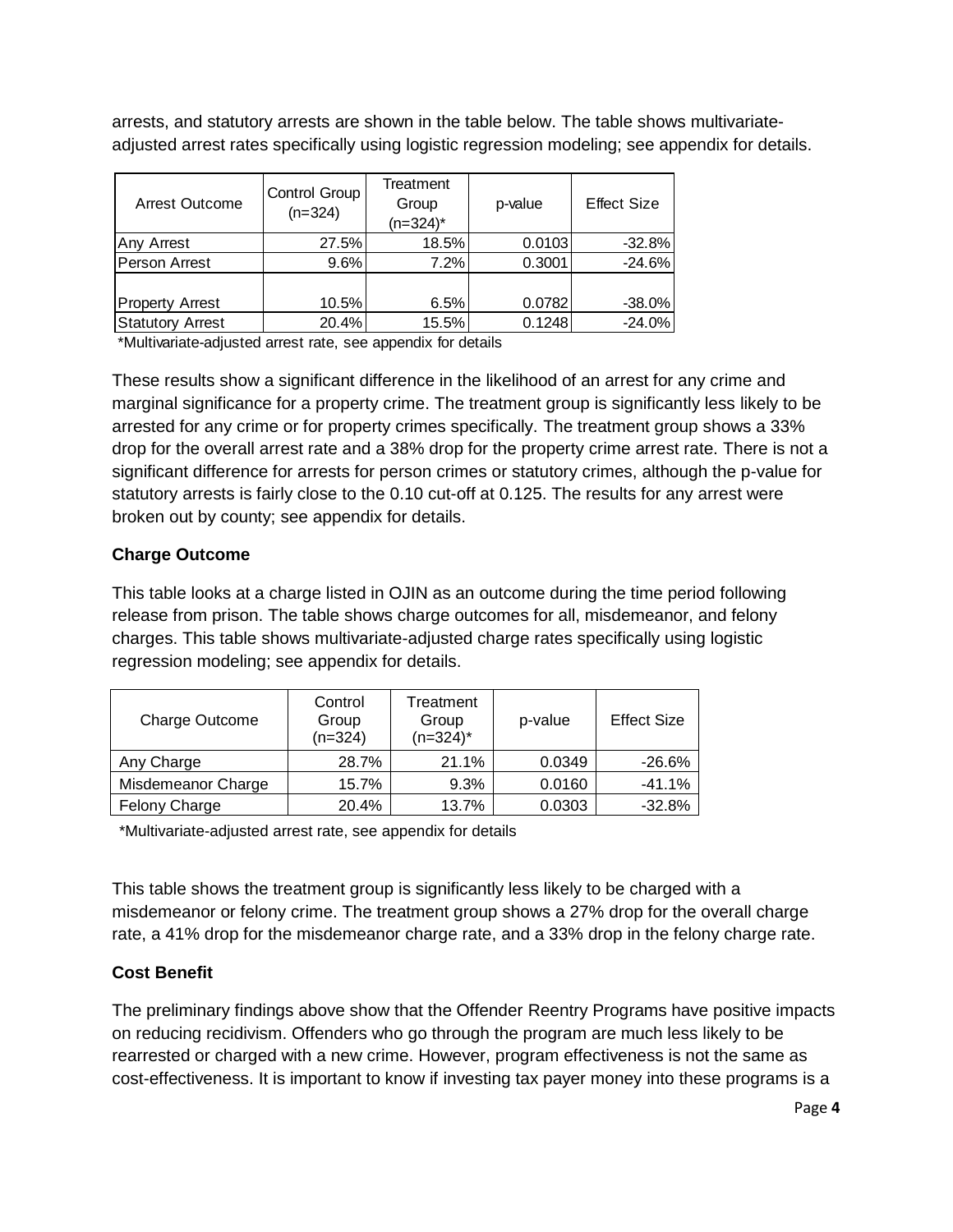sound investment. The Oregon Criminal Justice Commission has developed a cost-benefit model that estimates the benefits to tax payers and crime victims of programs that reduce crime.<sup>1</sup> The benefits of the Offender Reentry Program can be estimated using this model and we can answer the question of whether or not this program is cost-effective.

The costs of the program are estimated from actual CJC spending. CJC funds supplemented existing resources, and do not accurately represent the total cost of services delivered. They do, however, represent the *additional* cost of this program. During the original two year grant period from April 2009 to March 2011, the programs cost \$1,610,505 and served 471 offenders. This results in an average cost of \$3,419 per offender.

Using the effect size estimated above (-26.6%) and the cost-benefit model developed by the CJC, the benefits or avoided costs of crime can be estimated. An estimated effect size of 27% means that for every 10 offenders who enter the Offender Reentry program 3.6 felony convictions are avoided over a 10 year follow up. These 3.6 avoided convictions result in many more than 3.6 avoided victims, arrests and charges. This also avoids tax payer costs for probation, jail, prison and post-prison supervision. On average the benefits of the program far outweigh the costs. The estimated benefit of one offender who enters the reentry program in terms of avoided victimization costs and avoided tax payer costs is more than \$23,000. This means that for every dollar invested in Offender Reentry Programs there are \$6.73 of benefits. This is a conservative estimate as the cost-benefit model does not include the savings from avoided misdemeanors or the savings to other non-criminal justice outcomes.

| <b>Cost-Benefit Analysis of Reentry Programs</b>         |          |  |  |  |
|----------------------------------------------------------|----------|--|--|--|
| <b>Benefits of Reduced Recidivism</b>                    |          |  |  |  |
| Criminal Justice Tax Payer Cost Avoided per Participant  | \$8,631  |  |  |  |
| Crime Victim Costs Avoided per Participant               | \$14,388 |  |  |  |
| <b>Total Crime-Related Costs Avoided per Participant</b> | \$23,019 |  |  |  |
| Cost of the Reentry Program                              | \$3,419  |  |  |  |
| Net Gain per Participant                                 | \$19,600 |  |  |  |
| Benefit-to-Cost Ratio                                    | \$6.73   |  |  |  |

 $\overline{a}$ 

<sup>&</sup>lt;sup>1</sup> The CJC cost-benefit methodology is available at [http://www.oregon.gov/CJC/docs/Cost\\_Benefit\\_Methodology\\_090106.pdf.](http://www.oregon.gov/CJC/docs/Cost_Benefit_Methodology_090106.pdf)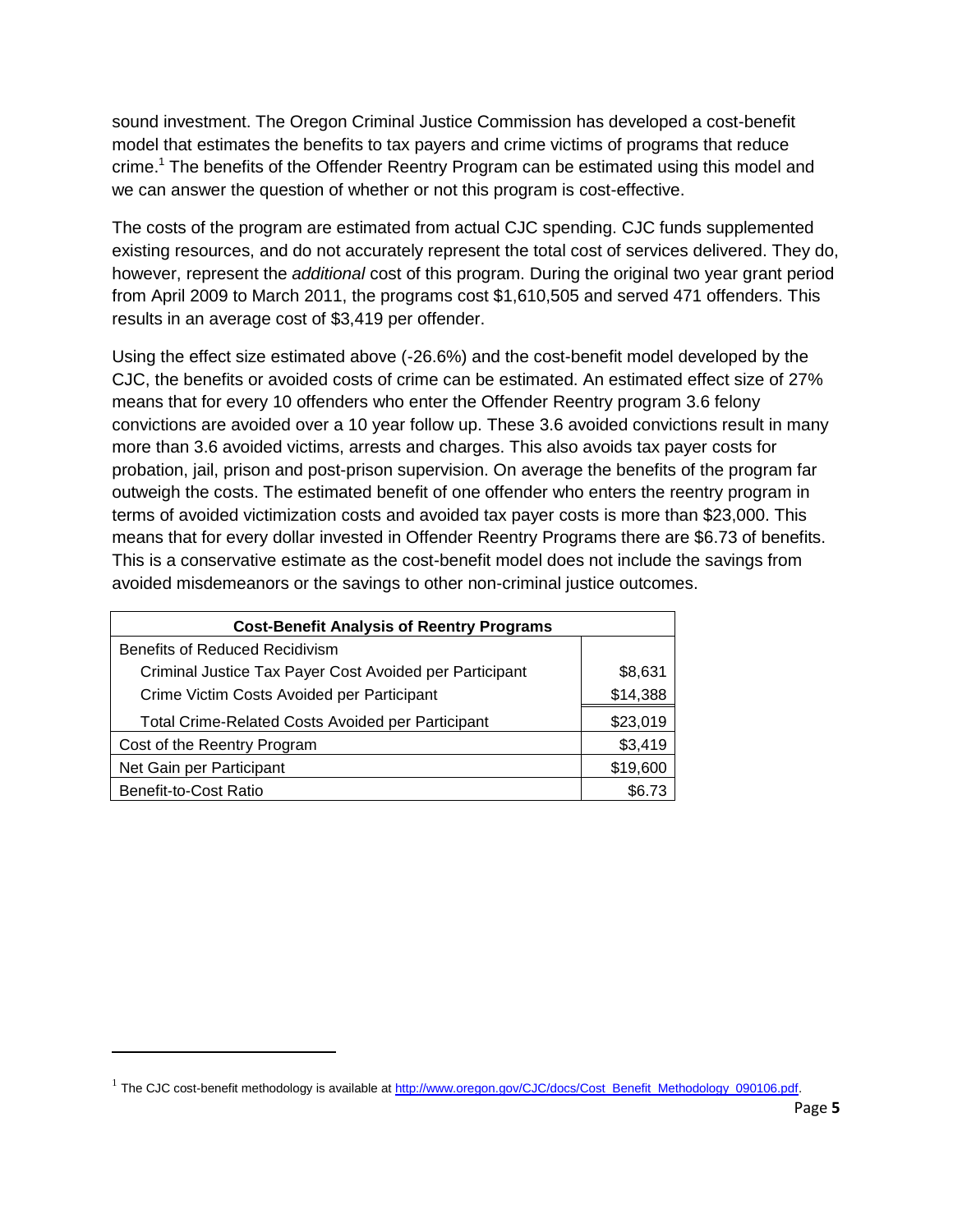# **Appendix**

# **Data Considerations**

There are several aspects of the data we received that needed consideration. The Automated Criminal Risk Score (ACRS) is used by the Department of Corrections when considering inmate programming. It provides a score for the risk to recidivate. One of the variables used for the ACRS score calculation is earned time. Starting in 2009, HB 3508 increased the maximum earned time from 20% to 30%. The Department of Corrections verified that adjustments had been made to the ACRS score calculation to account for this, however we did see differences when comparing the earned time variable.

Another risk score available is the Public Safety Checklist (PSC) score for felony reconviction. This score shows the probability an offender will be reconvicted of a felony within three years of release from prison. This score takes into account more variables than the ACRS score, doesn't require an adjustment for 30% earned time, and can be shown statistically to have better model fit than the ACRS model. For these reasons it was decided to use the PSC score in the evaluation over the ACRS score.

The Department of Corrections also provided the Texas Christian University (TCU) Drug Screen score. This is a score between zero and nine that measures drug dependency. A score of at least three is required for residential drug treatment while incarcerated. However, in the data provided there were TCU scores that were less than three. Since it was a requirement to enter residential drug treatment, we changed any TCU scores less than three to three as part of the data cleaning process.

# **Control group**

Finding a comparable control group for this population is difficult. The treatment group is comprised of all offenders released to the program counties between May 2009 and September 2010. A control group comprised of matched offenders from the remaining counties in Oregon that were released during the same time period was considered. These offenders received resident or day drug treatment while incarcerated, but we assume did not receive additional drug treatment once released to the county. The weakness with this approach is the substantial variation between criminal justice systems in counties across Oregon. This would be very difficult to account for in the evaluation, and any effects of the criminal justice system would be different for each county. Instead, it was decided to comprise a control group from offenders released to the program counties prior to the start of the program. These offenders were released to the program counties between January 2007 and September 2010 and received residential or day drug treatment while incarcerated. The strength with this approach is that the control group is comprised of offenders from the same county. The substantial variation between criminal justice systems in counties in Oregon is controlled for with this design. The weakness with this approach is the difficulty in accounting for changes within the program counties' criminal justice systems during the study time period that would affect recidivism. We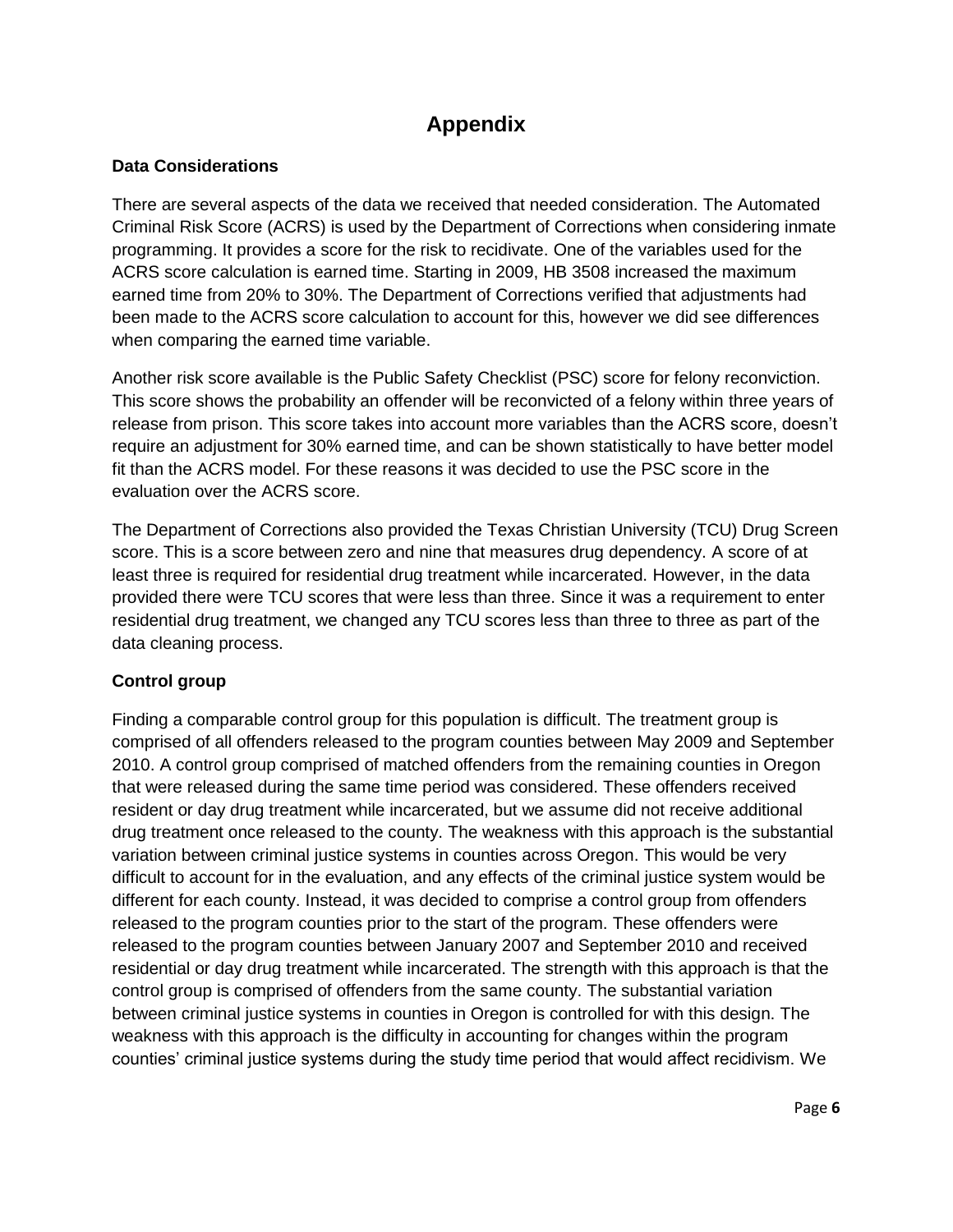attempted to capture the effect on outcomes of changes in the criminal justice system in a couple of ways; see the Uncontrolled Factor Differences Section.

# **Matching Technique**

A matching algorithm was used to find pair-wise matches for each participant in the treatment group. The matching was done on the county, Texas Christian University Drug Screen (TCU), and Public Safety Checklist risk score (PSC) variables. The matching allowed for a 3 point difference in TCU score, 5% difference in PSC score, and was done within county. After matching there are 324 matched pairs, leaving 34 participants in the treatment group unmatched, and therefore not included in the evaluation.

### **Uncontrolled Factor Differences**

We attempted to measure the effect on outcomes of the uncontrolled factors in this comparison in a couple of ways. First, we looked at prison releases to the non-program counties during this time period that received residential or day drug treatment while incarcerated. The matching technique described above was used to match offenders released between May 2007 and April 2009 to offenders released between May 2009 and April 2010. We would expect the recidivism rates between the two groups to be similar, unless some unknown factor or factors affected recidivism. The table shows arrest rates one year from the incarceration release date between the time periods.

|                         | Matched Offenders that received residential or day drug treatment<br>while incarcerated |                                                                      |        |                |
|-------------------------|-----------------------------------------------------------------------------------------|----------------------------------------------------------------------|--------|----------------|
| Non-program<br>Counties | Released between<br>May 2007 and April<br>2009<br>$(n=723)$                             | Released between<br>May 2009 and April<br>p-value<br>2010<br>(n=723) |        | Effect<br>Size |
| year Arrest Rate        | 32.1%                                                                                   | 31.8%                                                                | 0.9102 | $-0.9%$        |

The recidivism rates did not substantially change between these time periods, which suggest there were not substantial changes in the criminal justice systems between these time periods that affected recidivism. This analysis shows no substantial change in the non-program counties, but what about within the program counties? We attempted to look at this by examining one year recidivism rates for prison releases from May 2007 to April 2010 for those that did not receive residential or day drug treatment while incarcerated. These offenders did not qualify for the reentry program in the county. The same matching and comparison was done as above to see if the recidivism rates change between these two time periods.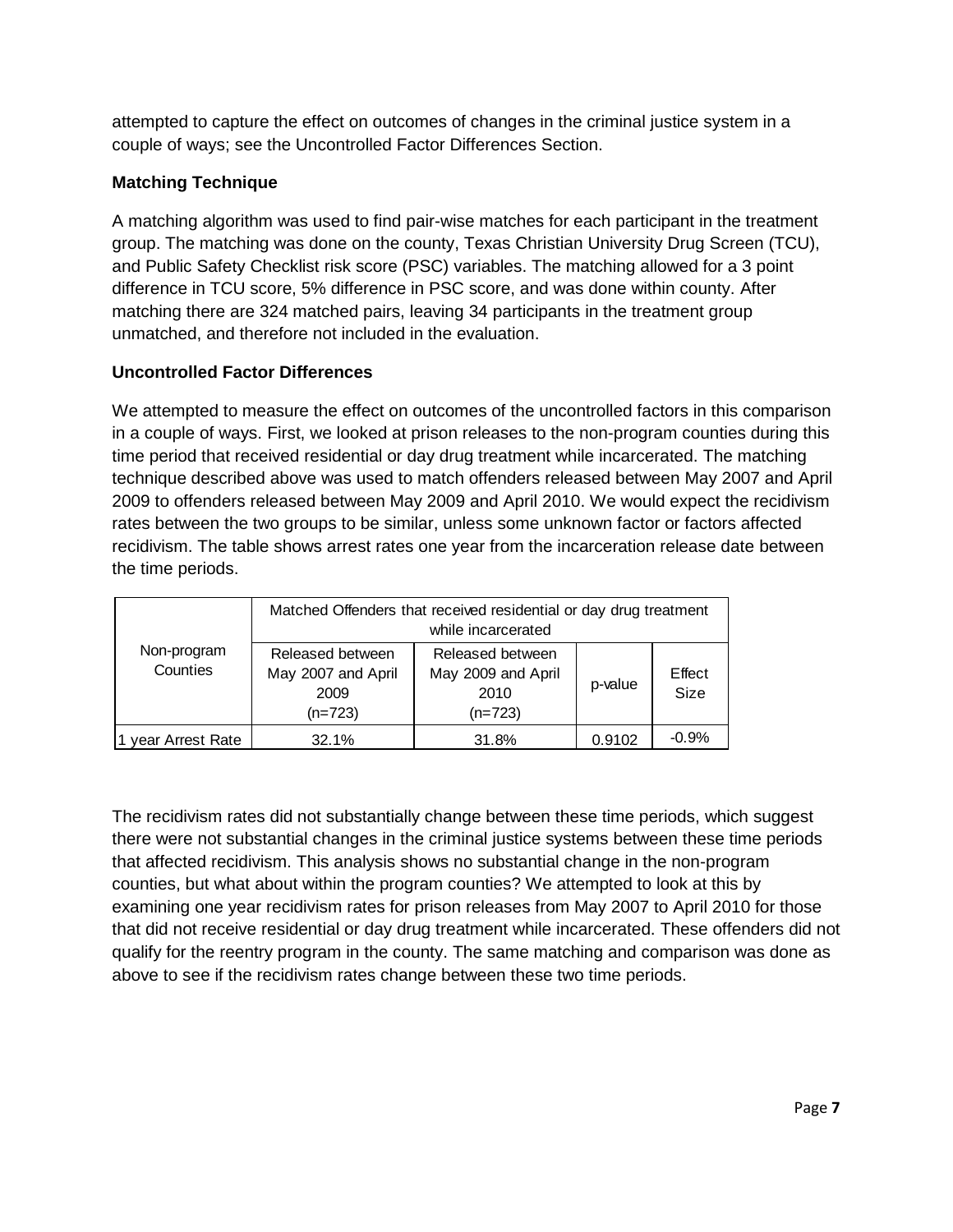|                         | Matched Offenders that did NOT receive residential or day drug<br>treatment while incarcerated |                                                           |         |                |
|-------------------------|------------------------------------------------------------------------------------------------|-----------------------------------------------------------|---------|----------------|
| <b>Program Counties</b> | Released between<br>May 2007 and April<br>2009<br>$(n=671)$                                    | Released between<br>May 2009 and April<br>2010<br>(n=671) | p-value | Effect<br>Size |
| year Arrest Rate        | 32.9%                                                                                          | 30.7%                                                     | 0.3906  | $-6.6%$        |

The recidivism rates in the program counties for these offenders did not significantly change between these time periods. If we assume that this relationship holds for offenders that did receive residential for day drug treatment while incarcerated, then it does not appear that uncontrolled factors are affecting recidivism during this time period.

# **Unadjusted Effect Sizes by County**

To look at results within county, ideally we would have multivariate-adjusted arrest rates for each. Unfortunately the sample size within county is not large enough for multivariate modeling. The table below shows unadjusted arrest rates and effect sizes for each county. The arrest rates and effect sizes reported have not been adjusted for demographic and risk score factors, as was done for the overall sample. A chi-square test was used to statistically test the difference between the control group and treatment group arrest rates.

|            | Any Arrest Outcome |                             |           |         |          |  |  |
|------------|--------------------|-----------------------------|-----------|---------|----------|--|--|
| County     |                    | Sample Size   Control Group | Treatment | p-value | Effect   |  |  |
|            |                    |                             | Group*    |         | Size     |  |  |
| Multnomah  | 213I               | 28.2%                       | $16.0\%$  | 0.0024  | $-43.3%$ |  |  |
| Washington | 45                 | 33.3%                       | 31.1%     | 0.8215  | $-6.7%$  |  |  |
| Jackson    | 40                 | 20.0%                       | 25.0%     | 0.5923  | 25.0%    |  |  |
| Josephine  | 26                 | 23.1%                       | 19.2%     | 0.7342  | $-16.7%$ |  |  |

*\*Unadjusted Arrest Rate*

The sample sizes in Washington, Jackson, and Josephine Counties are small; all less than 50 and only 26 in Josephine County. The differences between the control and treatment groups in these counties are not significant, which is not surprising given the small sample sizes. The effect sizes for these small sample sizes are also difficult to interpret, due to small sample sizes. The difference between arrest rates for the control group and treatment group in Multnomah County is significant, and it drives the significance in the overall group.

# **Multivariate Models**

Logistic regression analysis was used to calculate the model-adjusted arrest rates. The models for any, person, property and statutory arrests are shown below, as well as models for any, misdemeanor and felony charges. The race variable was not included in the person arrest or the misdemeanor charge model due to poor model fit. The regression coefficient was used to adjust the arrest rate for the treatment group. Using the arrest rate of the comparison group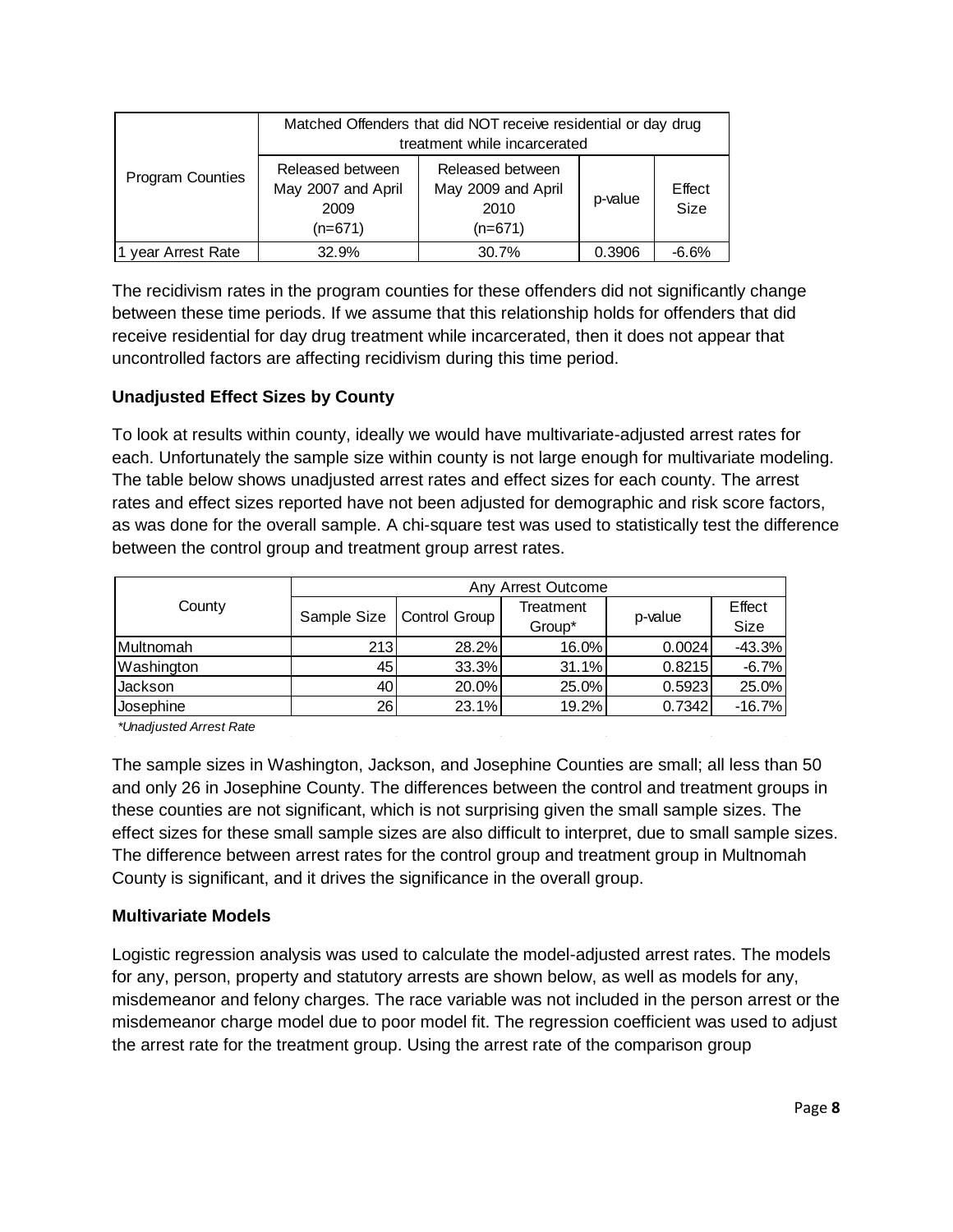(abbreviated as 'c') and the regression coefficient for the group variable (abbreviated as 'a') the adjusted arrest rate for the treatment group was calculated as follows:

$$
\frac{(c1-c) * \exp(a)}{1 + (\frac{c}{1-c}) * \exp(a)}
$$

|                  | Any Arrest            |          | Person Arrest            |         |  |
|------------------|-----------------------|----------|--------------------------|---------|--|
| Variable         | Parameter<br>Estimate | p-value  | Parameter<br>Estimate    | p-value |  |
| Group            | 0.5154                | 0.0103   | 0.3081                   | 0.3001  |  |
|                  |                       |          |                          |         |  |
| Intercept        | $-4.5282$             | < .0001  | $-1.8618$                | 0.0284  |  |
| Gender           | $-0.8492$             | 0.0083   | $-0.9167$                | 0.0879  |  |
| White            | 1.0162                | 0.2080   | $\overline{\phantom{a}}$ | --      |  |
| <b>Black</b>     | 1.8205                | 0.0301   | --                       | --      |  |
| Hispanic         | 0.8910                | 0.3930   | $-$                      | --      |  |
| <b>TCU</b> score | 0.0371                | 0.3515   | $-0.0928$                | 0.1361  |  |
| age              | 0.0097                | 0.3789   | $-0.0248$                | 0.1389  |  |
| PSC risk score   | 0.0485                | $-.0001$ | 0.0226                   | 0.0258  |  |

|                       |                       | <b>Property Arrest</b> | <b>Statutory Arrest</b> |          |  |
|-----------------------|-----------------------|------------------------|-------------------------|----------|--|
| Variable              | Parameter<br>Estimate | p-value                | Parameter<br>Estimate   | p-value  |  |
| Group                 | 0.5224                | 0.0782                 | 0.3337                  | 0.1248   |  |
|                       |                       |                        |                         |          |  |
| Intercept             | $-5.3135$             | 0.0002                 | $-4.3649$               | < .0001  |  |
| Gender                | $-1.7105$             | 0.0199                 | $-0.7863$               | 0.0285   |  |
| White                 | 0.5575                | 0.6053                 | 0.5839                  | 0.4675   |  |
| <b>Black</b>          | 0.8277                | 0.4646                 | 1.5472                  | 0.0645   |  |
| Hispanic              | 0.3097                | 0.8363                 | 0.8616                  | 0.4069   |  |
| <b>TCU</b> score      | 0.0888                | 0.1231                 | 0.0328                  | 0.4500   |  |
| age                   | 0.0092                | 0.5792                 | 0.0108                  | 0.3719   |  |
| <b>PSC</b> risk score | 0.0436                | $-.0001$               | 0.0468                  | $-.0001$ |  |